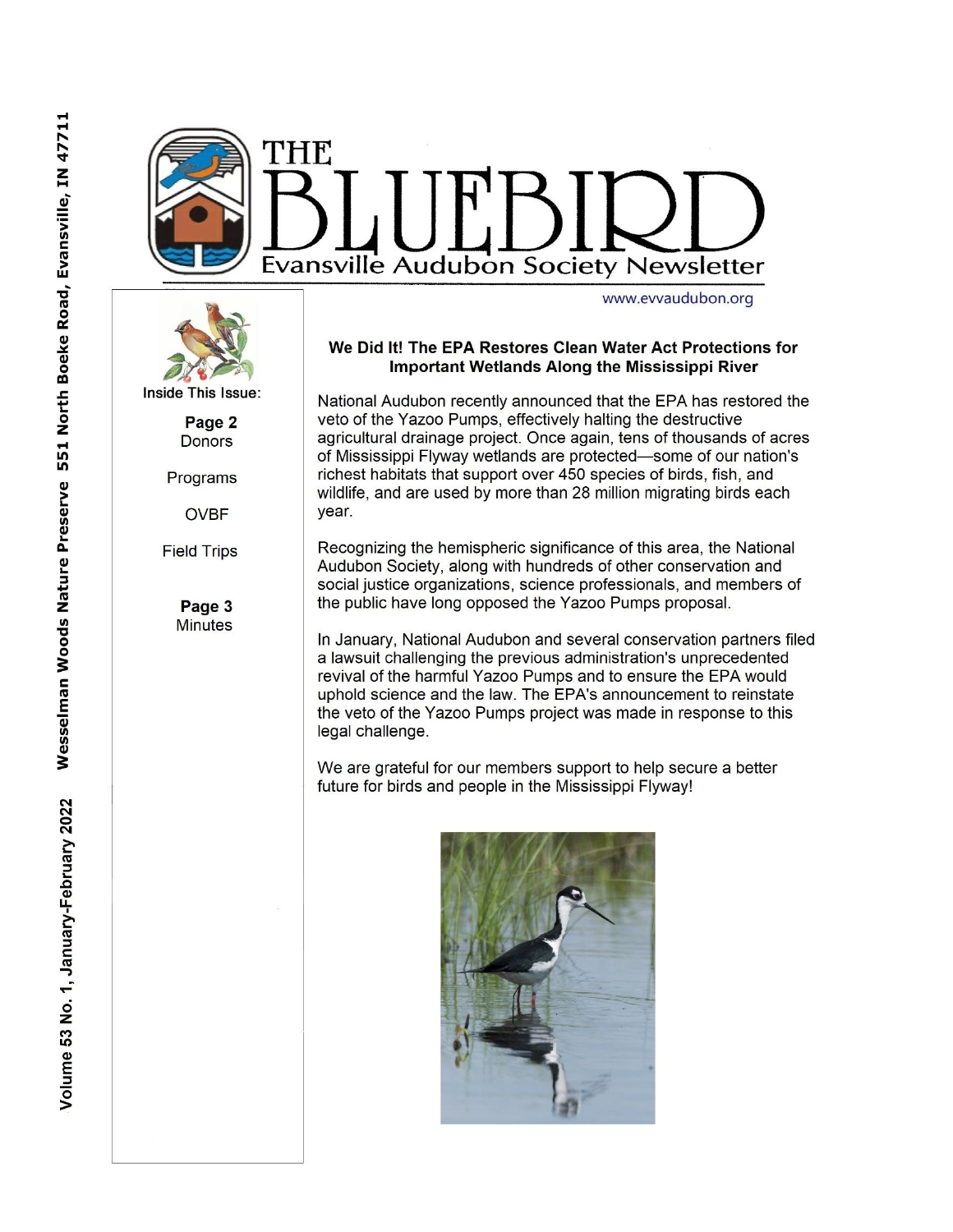THANK YOU! To the following members and supporters who have responded to our annual donation appeal. Your response ensures our continued outreach to the community with our education and conservation projects.

Grant Hartman Steve Heeger **Bill Vieth Todd Reller** Gail Heppner Carol Pettys

Laurel Vaughn Jim & Mary Jo Campbell Nancy Gehlhausen Charlie Carper Richard & Sue Vernier

Lois Rini LD Harry Al Langen Jan Schrader Douglas Kirk

Vivian Ruff Phil & Pat Copp Mike Lodato Jamia Dixon James Lodato

Katherine Bell James & Pamela Kimsey Niles Rosenquist Jeffrey Schaperjohn Kate Lynch

If you have not yet contributed, it's never too late. Just mail your donation to Evansville Audubon Society, c/o Richard Vernier, Treasurer, 580 N 350 E, Princeton, IN 47670.

### **PROGRAMS**

Programs are the third Tuesday of each month at Wesselman Woods Nature Center at 6 PM (central time) and are free and open to the public. Masks are required when entering the building.

NOTE: Our January program will be online only via Zoom. Our February program will return to being in-person at Wesselman. Any last minute changes to this schedule will be posted on our Facebook page and Website and via email.

Jan. 18, 2022 - "The Surprising Tales of Indiana's Changing Energy Utility Landscape", presented by Matt Skuya-Boss, Sierra Club.

Feb. 15, 2022 - "Songbird Conservation from a Forester's Perspective", presented by Allen Purcell, Director of Forest Conservation for The Nature Conservancy. A small but growing number of foresters believe that forest management and bird conservation could be better integrated. There is little doubt that eastern hardwood forests will be different in the future than they are now. As these forests continue to change over the next half century, we need to think clearly about what these changes might mean for bird conservation. This presentation will explore those possibilities.

# **SAVE THESE DATES**

The Ohio Valley Birding Festival is tentatively scheduled April 22 & 23, 2022. For information, contact LD Harry at Iharry0001@yahoo.com.

## **FIELD TRIPS**

Feb. 13th, 2022 - KY Dams trip \*Meet at Rural King parking lot on Green St. Henderson, Ky, depart at 6:30am.

April 30th, 2022 - Bluegrass FWA Evening rip \*Meet at the main parking lot off B'ville/N. Harmony Rd, depart at 6:30 pm.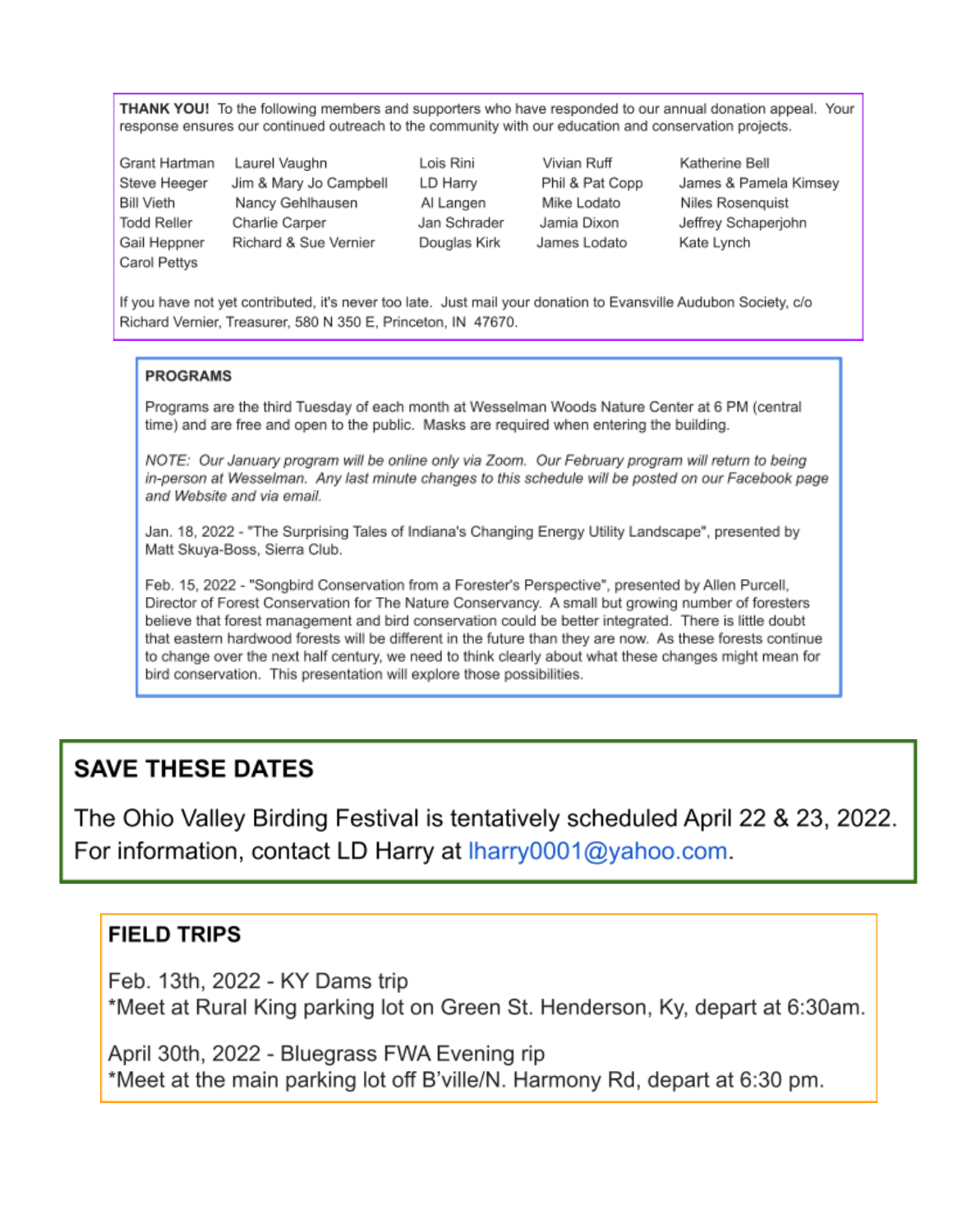### **Evansville Audubon Society Minutes November 16, 2021**

meeting in person and by Zoom

**Program** at 6:00 PM Friends of the Patoka River NWR, speaker Nancy Gehlhausen who discussed the wide range of the groups activities- eg habitat restoration, trail construction and maintenance, outreach to children and adult groups, land acquisition, intern support, refuge appreciation day, brochures.

Business Meeting convened at 6:59, quorum of 9 present

**Minutes**: accepted, as in newsletter

**Treasurer's report**: emailed to the Board. Checking Account Balance \$1940.52, Bulk Mail \$130.09, CD \$4157.86, Checking w/o reserves \$959.68, Reserve Accounts 980.84 (includes Education and Conservation \$700.84, eScripts \$0.00, Memorials for Jr Birders \$280 ), 14 new donation to the C & E total received \$795.00

**Field Trips**: Bob Meier reported that the last field trip of the year was to Goose Pond, eight people attended, 43 species sighted including whooping cranes, peregrine falcon and a Le Conte's sparrow.

Evansville Christmas Bird Count and the West Gibson Count will be on December 18, 2021. East Gibson and Newburgh Counts uncertain at this time.

Posey County Count will be on January 1, 2022

**Programs**: The program for December will be by Zoom only, the speaker Jeff Canada, owner of Wood Warbler Coffee in Indianapolis, (supplier of certified bird friendly coffee) will discuss wildlife friendly farming in Central America.

**Junior Birders**: Tentative plans for birding at the Wesselman Nature Center bird viewing area on the day of the Christmas Bird count, dependent on whether the Nature Center is putting out birdseed.

**Conservation**: Niles Rosenquist discussed the proposal by a Henderson company to establish a barge fleeting facility, conduct dredging for sand in the Ohio river and establish 90 acre on-shore industrial area just upriver from the Evansville riverfront on land north of the river that because of historic shifts in the river is part of Kentucky. Numerous Evansville government and individual entities have commented on impacts on city infrastructure ( water plant, levee, roads ) recreation and wildlife. The land is within the purchase boundaries of the new Green River NWR, A public hearing is likely, EAS could participate.

**Education and Conservation Grants**: A grant of \$600 was approved for Patchwork Central, Sue Vernier motioned, Brian Taylor seconded.

Sue Vernier has applied for an Audubon Collaborative Grant to potentially reimburse EAS for the grant to Susan Fowler approved last month.

**Old Business**: Chapter certification submitted, which will release our annual funding from national. Online newsletter has gone out, hard copy about to go out. Some liability forms still needed. (follow up note, earlier guidance is that these need to be retained at least three years.)

**New Business**: Bob Meier discussed the January birding contest, awards to most waterfowl, most at feeders, highest total, contest open for two days only January1and 2, email count results to Bob Meier. A motion was approved allocating up to \$150 for prizes for the contest. Bob Meier indicated that he would also seek sponsors for contributions to the contest prizes.

Meeting adjourned at about 7:40. Submitted by Niles Rosenquist, Secretary